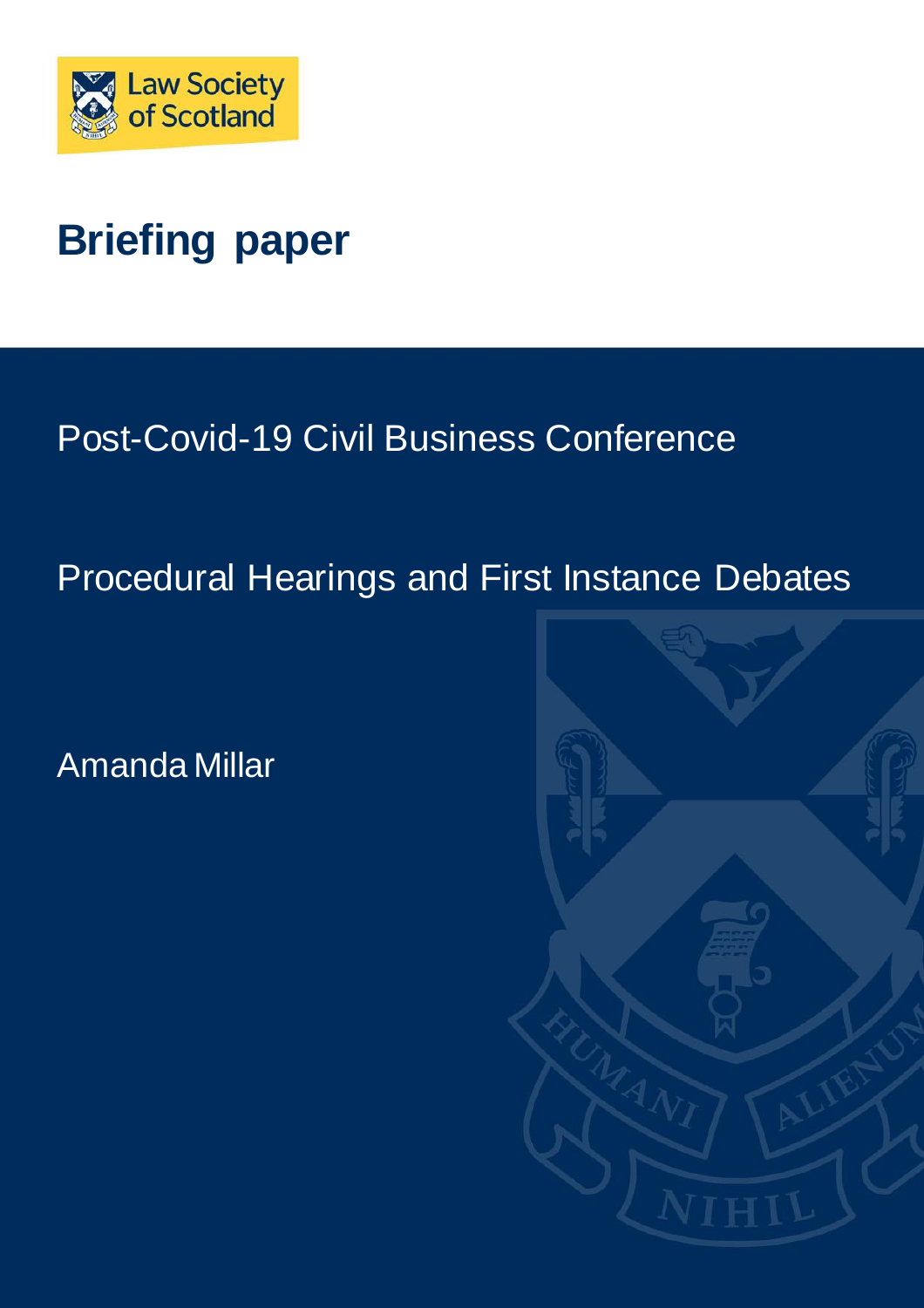

## **Introduction**

The Law Society of Scotland is the professional body for over 12,000 Scottish solicitors.

We are a regulator that sets and enforces standards for the solicitor profession which helps people in need and supports business in Scotland, the UK and overseas. We support solicitors and drive change to ensure Scotland has a strong, successful and diverse legal profession. We represent our members and wider society when speaking out on human rights and the rule of law. We also seek to influence changes to legislation and the operation of our justice system as part of our work towards a fairer and more just society.

The coronavirus pandemic continues to affect each and every one of us. Over the last year We have all had to adapt both our working and our personal lives in order to minimise the spread of infection and save lives. Previously we have seen resistance to change until those who are affected are used to that change. The change that has been brought about by the pandemic has been forced upon the profession. The profession has had to adapt and in short, they have adapted very well.

It is already clear that we have seen significant benefits to the use of remote hearings in being time saving and cost effective particularly in relation to procedural hearings. The conference on post-Covid-19 civil business will help shape the future of medium to long-term work practices. After the pandemic should we revert back to having procedurals in person? Is the current system of remote hearings working well or should we adapt it as we look to the future?

The Law Society carried out a survey in February and March this year, from which we can draw useful insights on what has worked well for solicitors and their clients and which will also help inform how we should work post-pandemic and consider what aspects, if any, of remote hearings could or should be incorporated into the civil justice system post-pandemic.

351 respondents completed the survey. The responses received indicate that the survey sample is broadly representative of that sector of the profession which conducts civil court business as a whole.

#### **Procedural hearings**

The findings from the Law Society's survey indicate that use of remote hearings is considered to be very useful for procedural hearings. They work well for procedural and non-contentious matters. They cut down on waiting and travel time and thus are more cost effective and an efficient use of time. For example, the procedure allows people to log on, and even if waiting for their case, they can deal with other things, with Webex on in background.

A majority of survey respondents, at 78.5%, said they would like remote court hearings to continue after the Coronavirus pandemic. The vast majority of respondents, at 91%, thought that procedural hearings worked particularly well and 99% said they would like to see them continue remotely.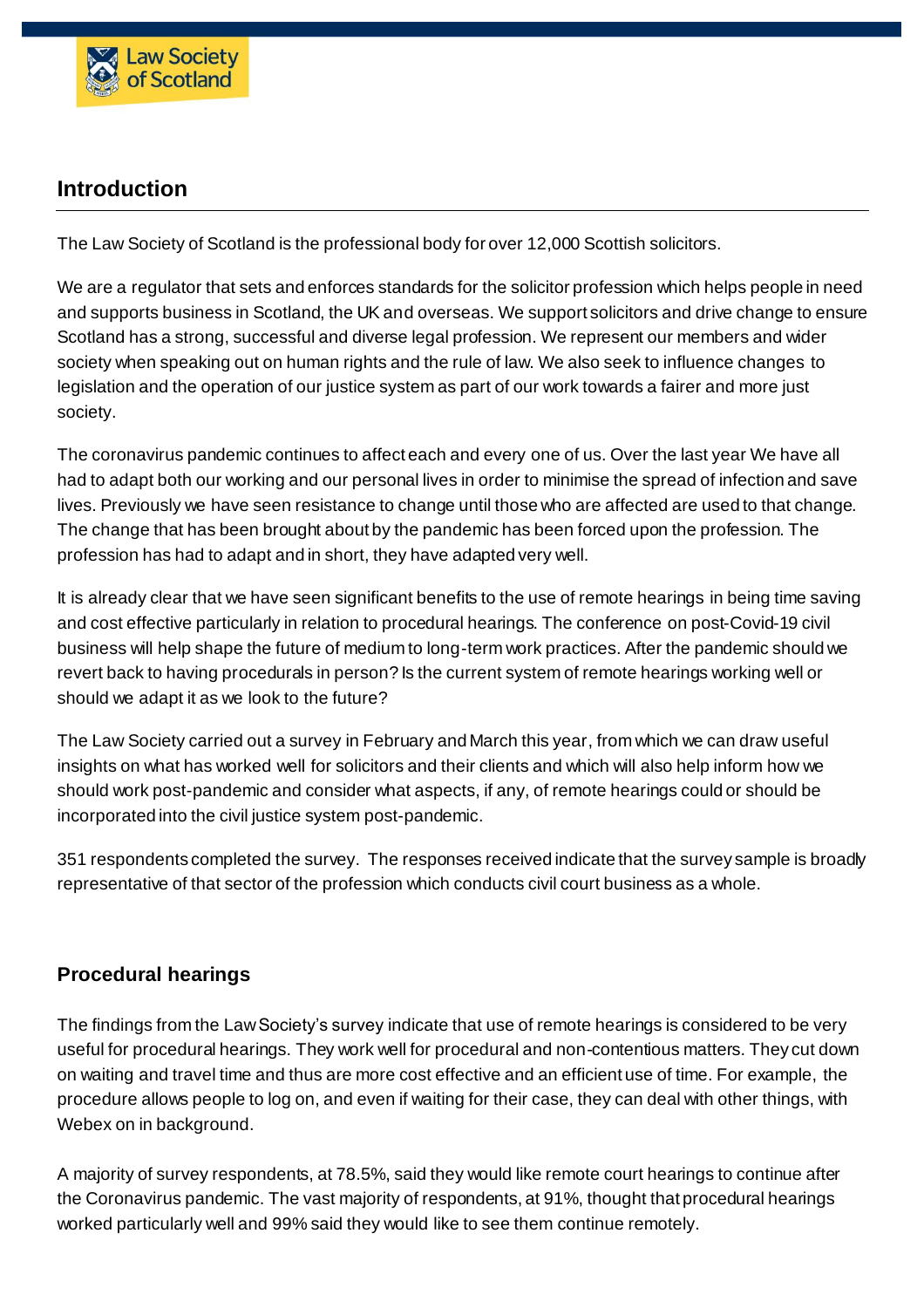

An example of a typical procedural hearing in the All-Scotland Personal Injury Court outlines the process involved.

## **Example hearing**

Once a hearing has been assigned by the court the solicitor is informed of a date from the Clerk of Court. This is generally done by email. As procedural hearings normally take place on a Monday, details of who is attending the hearing need to be intimated to the clerk by the previous Wednesday. You must state who is appearing as a panellist and as an attendee. Generally, counsel is the panellist and attendee is the instructing solicitor. The difference between the panellist and attendee is that the panellist can be seen on camera and heard. The attendee can see those on the screen but won't be seen themselves and can only listen in to the hearing. On the Friday before the Monday hearing an email will be sent by the court to all panellists and attendees with the Webex invite.

On the day of the hearing, all those participating are asked to join via the Webex link for 9.30am with a view to the court commencing at 10.00am. This is in order that those joining the hearing can be tested to ensure that they are audible and visible. Participants are asked to switch off their videos and mute their microphones until the court starts. The court rolls are published at 9.30am which allows agents to see what position they are in for their case to call. Once the case is called the Sheriff and Clerk are visible on screen. The Clerk will call the first case and the agents will be asked to switch on their videos and unmute themselves. Every other agent requires to wait until their case is called with their videos off and muted. Once a case is called the participants simply leave the meeting to end the court hearing.

For procedural hearings in the Sheriff Court via Webex the procedure is similar. However, in some Sheriff Courts, agents are allocated time slots to attend for a procedural hearing. These are generally in 10–15 minute time slots. The agents must log in to the Webex hearing in time for their time slot.

Whilst Webex is being used as one way of conducting a procedural hearing. In some Sheriff Courts procedural hearings are being conducted via telephone. As Webex has been rolled out across all Sheriff Courts from 23 November 2020, it would appear that telephone hearings are less common but are nevertheless still in use.

Feedback from our members is that for some using the telephone is an efficient way to conduct a procedural hearing by telephone. It cuts out the waiting time at court of waiting for your case to call and reduces costs to clients. The agent can have the entire electronic file in front of them and also not have to rely on the court's sometimes unpredictable Wi-Fi/4G signal. Feedback suggests from those in favour of using the telephone for these types of hearings that this should be the default setting unless one party is unable to participate, for example due to hearing impairment or lack of proper technology. It may not also be appropriate where there is no agreed position and an issue requires some debate. The results show that in that scenario it is better for the agent to be able to see the Sheriff and opposing parties.

In terms of the Society's survey results, Webex has the edge over telephone hearings, with 35% of respondents preferring Webex, while 31% preferred telephone, although it is accepted that they could have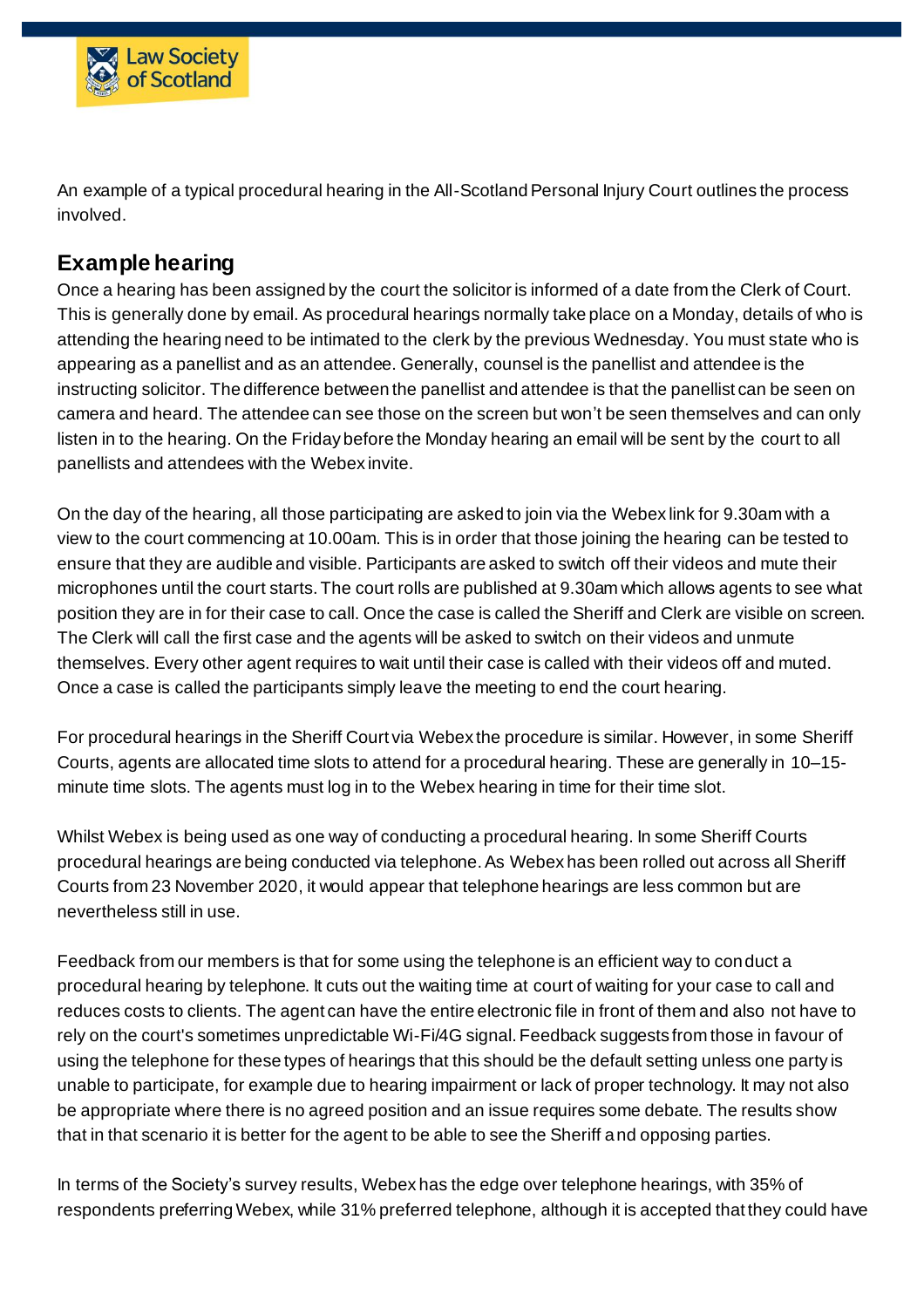

their place especially where there are broadband difficulties/connection issues. The findings indicated that Microsoft Teams (18%) and Zoom (11%) were the other main preferred options.

Those using Webex in the Court of Session for procedural hearings have reported it worked generally well although sometimes judges can experience difficulty getting online. The actual hearings themselves being conducted remotely are generally over in 15 minutes or so, which is much more efficient being done remotely rather than for example, three counsel and three solicitors all travelling to Parliament House and then back to their respective offices as well as charging the clients for it. Other positives of using remote hearings for procedural hearings is that agents whilst waiting for their case to call can continue to work on other matters using their time more efficiently.

#### **Procedural Hearings in family matters**

From a family practitioner perspective, the view is that there should be a distinction drawn between Ordinary and family actions. This is supported by the subject matter of family disputes, but also the fact that separate court rules, specialist family judges and accreditation all exist.

The view expressed is that most family procedural hearings should be capable of being dealt with remotely, especially those relating to financial disputes or case management hearings/motions for commission and diligence etc.

From family practitioners that have been consulted (outwith the Society's survey), it would appear that remote hearings for procedural matters have on the whole been an improvement for clients and should be retained.

Advantages for clients:

- Increasing access to justice, including procedural justice: It is much easier for clients to attend a hearing – they can hear how the matter has been dealt with, rather than relying on a report from solicitor afterwards.
- Efficiency savings: If clients wish to attend, they don't need to travel/take time off work to attend court.
- Cost savings: The solicitor may have less waiting time and therefore cost the client less, although this depends on which sheriff court, as some courts, like Edinburgh, expect you to dial in for the 10.00am court and wait for the case to be called, as with an in-person hearing, while some other courts give a nominated time for the hearing. This however must be balanced against the fact that most courts still require written submissions for procedural hearings in advance, reducing the potential cost savings for clients, especially when the hearing is not disposed of based on written submissions alone.

The downsides:

 Technology: issues with technology can affect the smooth operation of hearings. It will also be important to consider access to a hearing where a client may not have access to a device/broadband etc.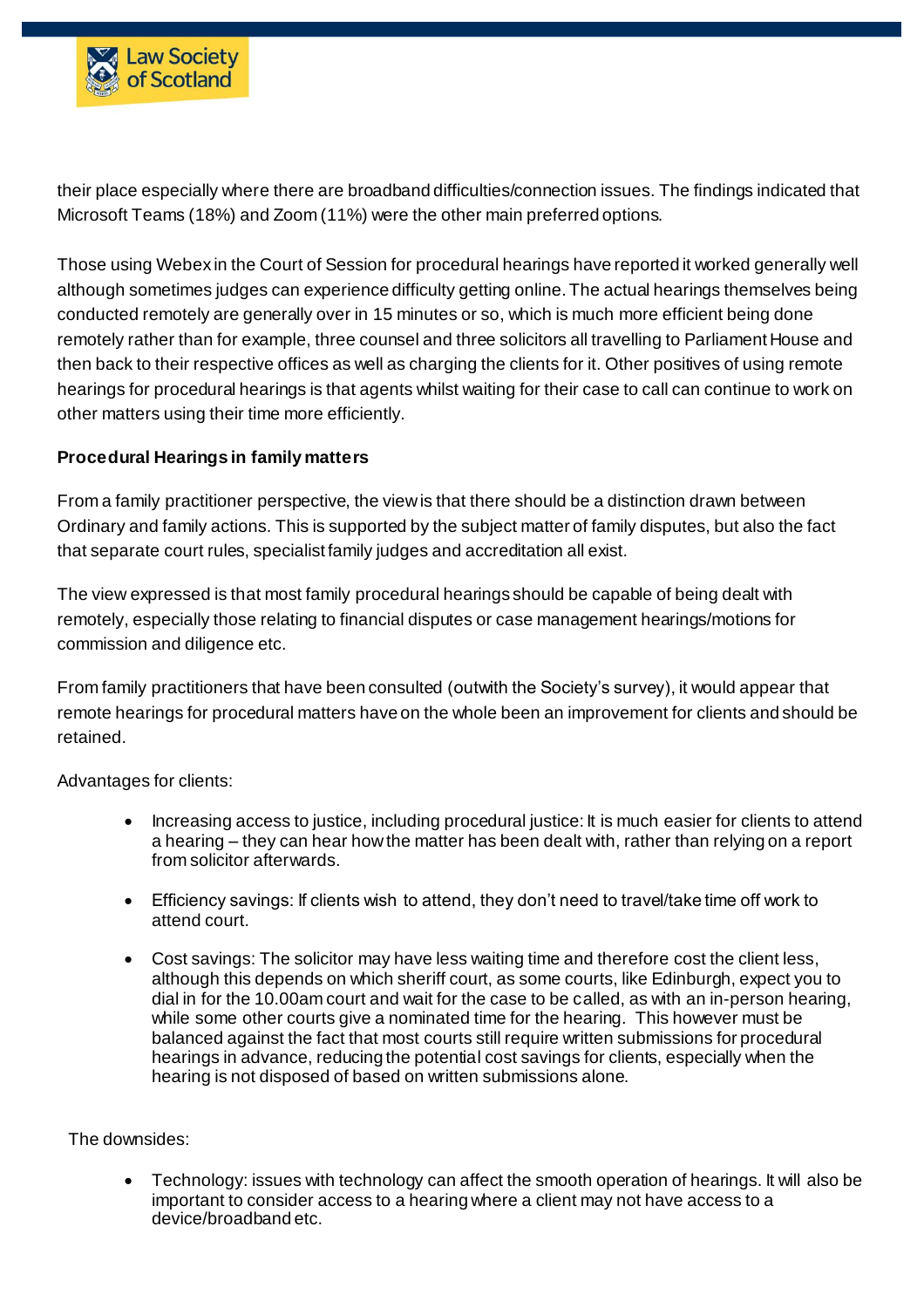

- Impact of the hearing: this is likely to be more important for Child Welfare Hearings (CWHs) and Proofs, but there has been feedback that some clients do not regard the hearing to be as serious as they ought as they simply log-in. There is power in clients attending courts personally, whereas there is a danger that a video hearing is viewed as less formal and simply another zoom call.
- Potentially less scope for settlement: with clients and agents not in the same vicinity, there is a danger that constructive conversations to narrow disputes and/or reach settlement are lost in a remote setting. These were commonplace prior to in-person hearings, even procedural ones although this is more of an issue in CWHs and Proofs.

It is suggested by family practitioners the Society has consulted, that there should be provision in the court rules for applications to be made for in-person hearings on cause shown for procedural hearings, but there is support for most procedural hearings to continue by way of remote hearings.

## **First Instance Debates**

First instance debates can proceed by way of Webex or telephone call. The date for debate is fixed similarly to the process for procedural hearings, but parties are usually directed in advance to prepare and exchange written submissions in advance of the hearing. Agents are usually also directed to lodge with the Sheriff Clerk their written submissions, joint bundles of authorities, copies of documents referred to in the pleadings that may be used in the course of the debate, and a note setting out the name and contact details of the agent who will be conducting the debate for each party.

Similarly to substantive hearings, such as procedural debates, there would not appear to be an absolute need for personal appearance.

Feedback from the Society's Civil Justice Committee members on conducting first instance debates remotely have said that there should be an amendment to the court rules to specify what agents must provide by way of written documents in order for these debates to run smoothly remotely or in person. The sheriff could give particulars of what written submissions must contain, how the joint bundle of authorities should be marked and highlighted. Agents were advised in advance that they had 30 minutes per submissions. This is taken from an example given by a member who supported the hearing being conducted in this way.

Some suggestions from our members are that it would be beneficial for all judges/sheriffs to be issued with standard laptops with Webex on them for the purpose of hearings and that it would also be useful to ensure regular IT training for the judiciary going forward.

One of the difficulties that has been encountered is how agents and counsel communicate effectively during a procedural hearing. There is currently no set method as to how to do this.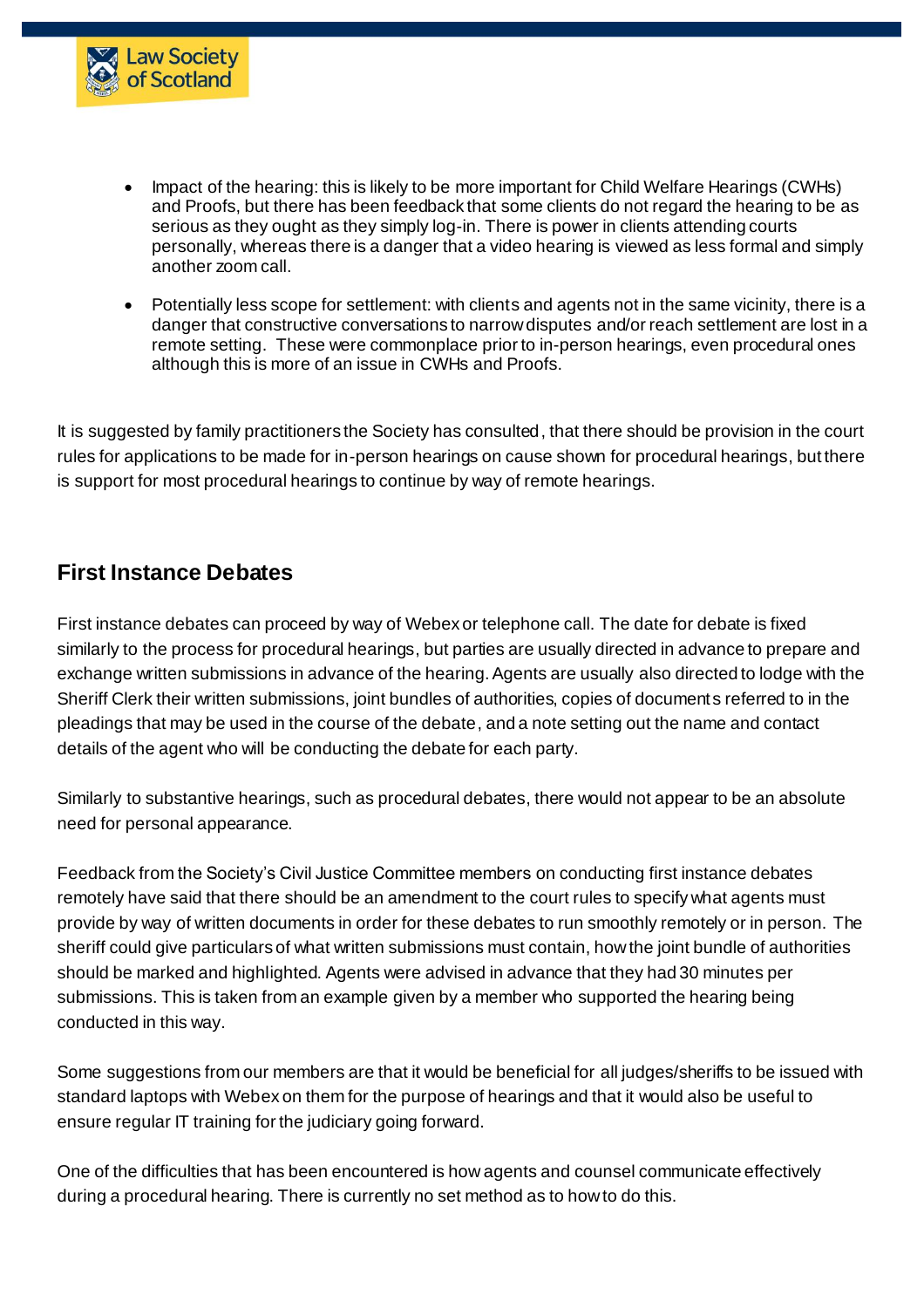

Agents quite often agree as to how they will communicate with one another prior to a hearing. There is a chat function on the Webex platform. However, there is a concern that an agent or counsel could, in the heat of the moment of a hearing, send a message to the wrong person. This could be extremely detrimental to the client's case and care needs to be taken. Also, often when counsel is being asked a question by the sheriff/judge. it may be that the question is answered and the agent has no time in which to get a message to counsel. During an in-person hearing the agent can simply tug the gown of counsel or voice when something is incorrect. Virtual hearings prevent this from happening. If remote hearings are to be the preferred method for procedural hearings, it is important that this issue is considered and a solution sought. If there is no obvious solution, solicitors and counsel must be alert to this.

The Society's survey results saw 25% of respondents say that first instance debates worked well remotely, with 13% saying they did not work well remotely.

In response to another a question on aspects of civil court procedure they would like to see continue remotely 43% of respondents said they would like remote first instance debates continue (please note there were 274 respondents to this question),

While not exclusively asking about first instance debates, the Society's survey also asked respondents why they would not like to continue with remote court hearings and were invited to select more than one response (please note that 76 respondents answered this question). 78% of respondents to this question stated that their clients' interests were at a disadvantage, while 89% of respondents said that they found it difficult to effectively participate due to practical issues such as examination and cross examinatio n of witnesses. 50% of the respondents said that they find it difficult to effectively participate due to technological issues such as connectivity and 28% referred to other reasons, such as clients being less able to understand remote procedure, lack of ability to discuss and negotiate (with other parties) prior to a hearing, there being no substitute for in person hearings and again the lack of formality.

## **Additional points**

#### **Consistency in approach across sheriffdoms**

Guidance from some sheriff courts/sheriffdoms has tended to vary in the past, and it is clear from our survey result that consistency was a concern for our members, with over half at 58% citing inconsistency. 32% of respondents indicated they did not have enough experience of different courts to comment, and only 10% said there was consistency. However, we are encouraged by the approach now being taken by the Sheriff Principals. The new guidance for court users in all Sheriff Courts/ASSPIC/Sheriff Appeal Court is due to have effect from 1 April 2021. The guidance has been prepared in consultation with the Sheriff Principals in order to provide consistent guidance nationally although agents should be made aware that further guidance may be issued locally in any Sheriffdom. This approach is extremely welcome, and it is hoped that all future guidance can continue to be applied nationally where practicable.